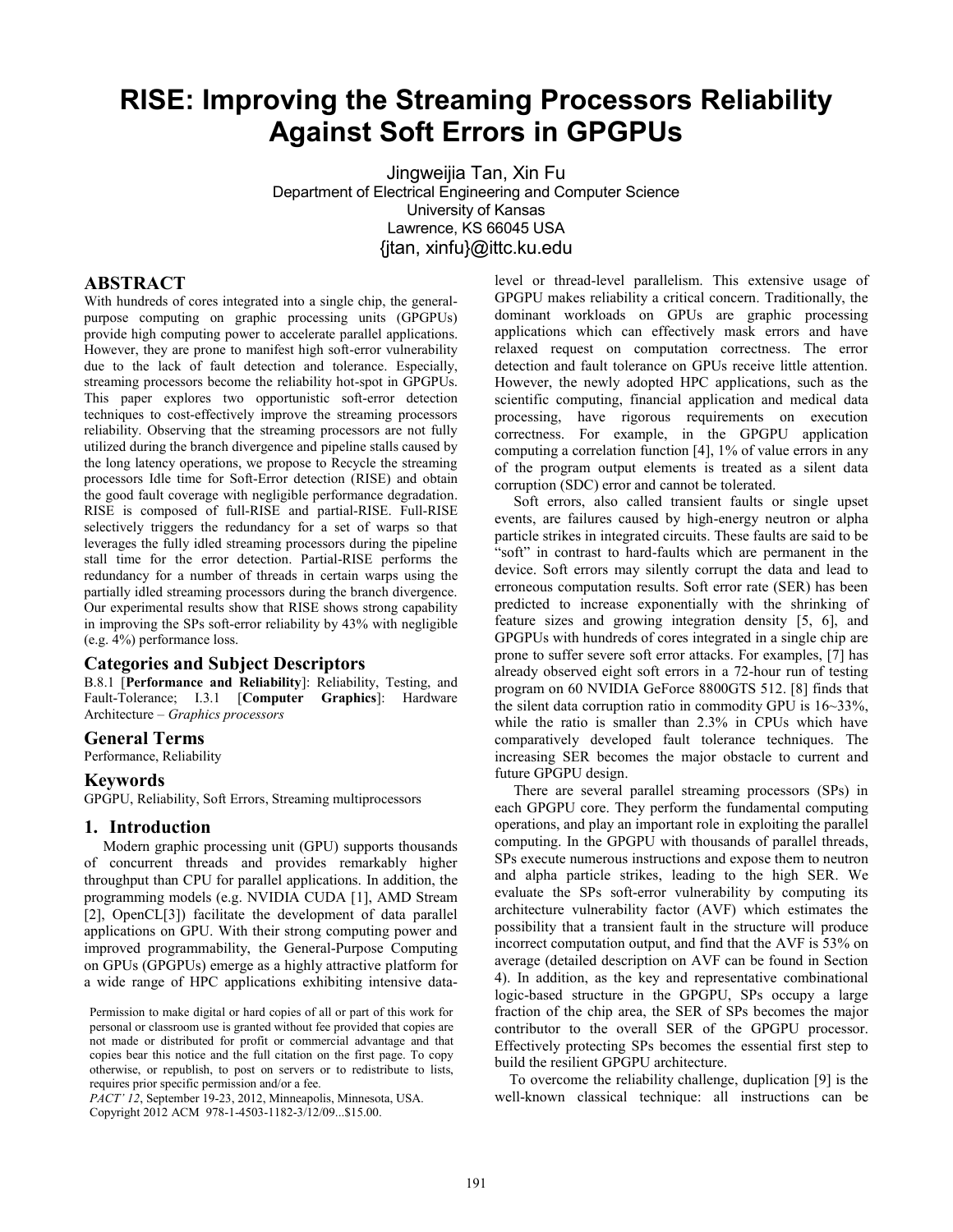redundantly executed in the SPs and two copies are compared for soft-error detection. However, the simple duplication will lead to high performance penalty. Based on our experiments on various benchmarks, we found that on average, the full redundancy results in 58% performance degradation. The high computing throughput is the critical feature provided by GPGPUs. In general, substantially sacrificing the performance to achieve the perfect error coverage is not an efficient solution to the reliability issue in GPGPUs. A good trade-off between performance and reliability is more acceptable and desirable in future commodity GPGPU design.

GPGPU exploits thread-level parallelism (TLP) by grouping a number of threads into a warp which simultaneously executes the same instruction from each thread, warp are interleaved at cycle-by-cycle basis to hide the latency caused by the data dependence between consecutive instructions from a single warp. However, SPs are unused when all warps stall in the pipeline due to the long latency operations (e.g. off-chip memory access). In addition, threads in the same warp may direct to different paths at a branch, they execute sequentially in the diverged warp and partial SPs in the GPU core become idle [10]. We investigate a large set of GPGPU benchmarks, and find that on average, all SPs in a GPU core are idle during 35% of the total execution time, and the case that the SPs are partially idle appears in 11% of the execution time. The large fraction of the SPs idle time provides great opportunities to trigger the partial redundancy and trade-off little performance degradation for maximal reliability improvement. In this paper, we propose RISE (Recycling the streaming processors Idle time for Soft-Error detection) which intelligently leverages the under-utilized SPs to perform the redundancy.

The contributions of this work are as follows:

- We propose full-RISE that effectively re-uses the *fully* idled SPs in the GPU core caused by the long-latency memory accesses and the load imbalance among cores for soft-error detection. Full-RISE is composed of the request pending aware Full-RISE (RP-FRISE) and idle streaming multiprocessors (SMs) aware Full-RISE (IS-FRISE). RP-FRISE predicts the warp stall time for its next off-chip memory access and appropriately delays the warp progress via the redundant execution, therefore, successfully recycles the stall time for redundancy without degrading the performance. IS-FRISE estimates the load imbalances among cores, and smartly triggers the redundancy in cores which are predicted to execute fewer threads.
- We propose partial-RISE that redundantly executes a number of threads from a warp by combining their execution with the diverged warp, therefore utilizes the *partially* idled SPs during the branch divergence for reliability optimization.
- Our experiments show that both full-RISE and partial-RISE are capable of optimizing the SPs soft-error robustness substantially with negligible performance penalty. As the integration of the two techniques, RISE is able to enhance the SPs vulnerability by 43% with only 4% performance loss. Based on our sensitivity analysis, RISE is also applicable to GPU architecture designs with various performance optimization schemes.

The rest of this paper is organized as follows: Section 2 provides background on state-of-the-art GPGPU architecture. Section 3 presents our full-RISE and partial-RISE techniques. Section 4 describes our experimental methodologies. Section 5 evaluates the proposed techniques. We discuss the related work in Section 6, and conclude the paper in Section 7.

# **2. Background: General-purpose computing on graphic processing units (GPGPU) architecture**

Figure 1(a) shows an overview of the state-of-the-art GPU Architecture [1]. It consists of a scalable number of in-order streaming multiprocessors (SM) that can access to multiple memory controllers via an on-chip interconnection network. Figure 1(b) illustrates a zoom-in view of the SM. It contains the warp scheduler, register files, streaming processors (SPs), constant and texture caches, and shared memory. In addition to CPU main memory, the GPU device has its own off-chip external memory (e.g. global memory) connected to the onchip memory controllers. Some high-end GPUs also have L2 cache (shown as dotted line in Figure 1), and error-checkingcorrection unit for both on-chip and off-chip memory [11].

In this paper, we study the NVIDIA CUDA programming model but some of the basic constructs will hold for most GPU programming models. In CUDA, the GPU is treated as a coprocessor that executes highly-parallel kernel functions launched by the CPU. The kernel is composed of a grid of light-weighted threads; a grid is divided into a set of blocks (referred as cooperative thread arrays in CUDA); each block is composed of hundreds of threads. Threads are distributed to the SMs at the granularity of blocks, and threads within a single block communicate via the shared memory and synchronize at a barrier if desired. Per-block resources, such as registers, shared memory, and thread slots in an SM are not released until all the threads in the block finish execution. More than one block can be assigned to a single SM if resources are available.





Threads in the SM execute on the single-program multipledata model. A number of individual threads (e.g. 32 threads) from the same block are grouped together, called warp. In the pipeline, threads within a warp execute the same instruction but with different data values. Figure 1(b) also presents the details of SM microarchitecture. Each warp has a dedicated slot in the scheduler which records the warp ID (WID), active mask describing the active threads in the warp, and a single PC.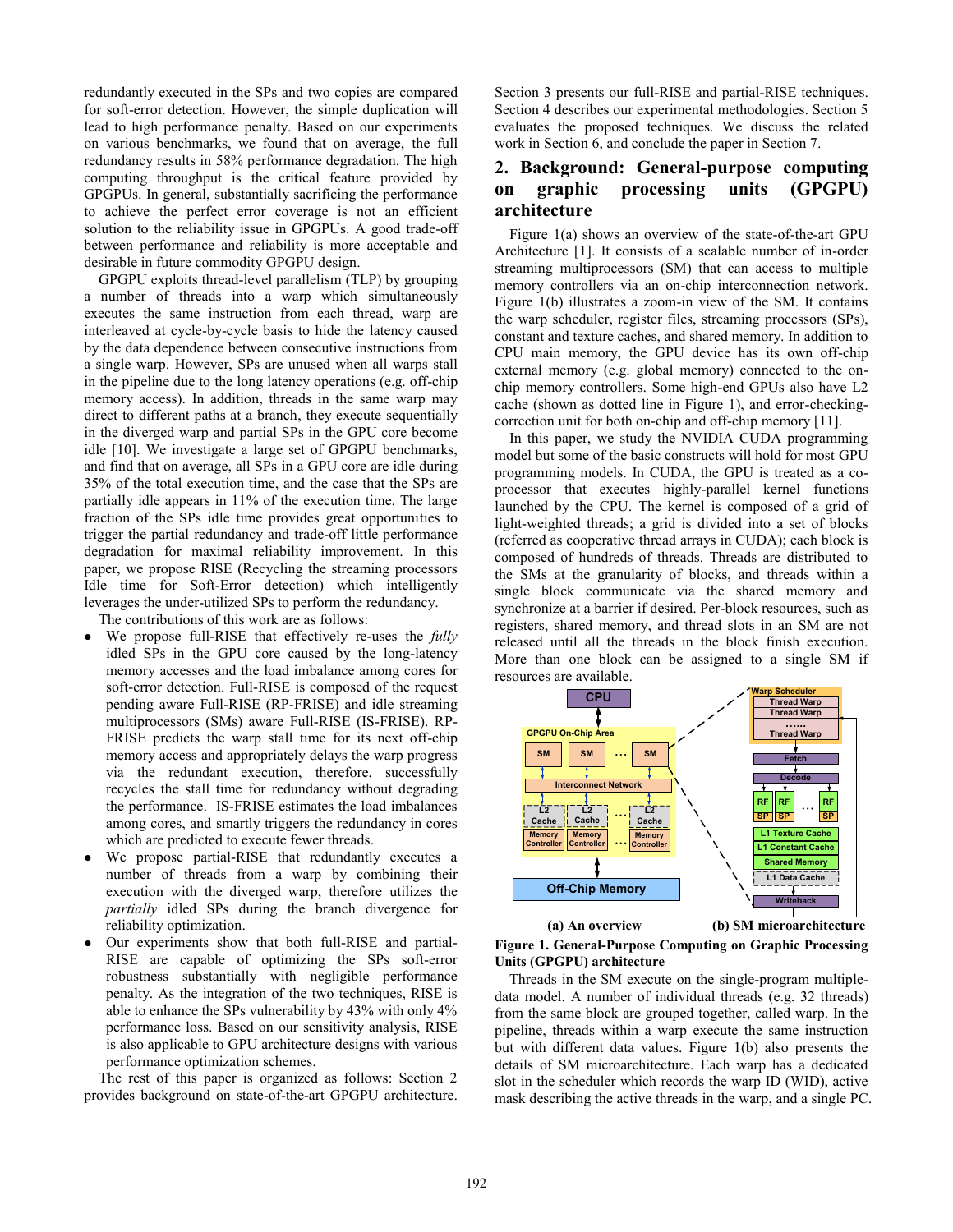At every cycle, a ready warp is selected by the scheduler to feed the pipeline. The execution of a branch instruction in the warp may cause warp divergence, threads in a diverged warp have to execute in serial fashion which greatly degrades the performance. In the pipeline, a long latency off-chip memory access from one thread would stall all the threads within a warp, and the warp cannot proceed until all the memory transactions complete. The load/store requests issued by different threads can get coalesced into fewer memory requests according to the access pattern.

## **3. RISE: Recycling the Streaming Processors Idle Time for Soft-Error Detection**

In this section, we propose to intelligently Recycle the stream processors Idle time for Soft-Error detection (RISE). It leverages the SPs idle time to execute the redundant threads and substantially improve the SPs reliability with negligible performance loss. We present the full-RISE and partial-RISE in Section 3.1 and 3.2, respectively.

When implementing the redundant multithreading technique in CPUs, the main and redundant threads share the pipeline resources, no extra hardware resources are required to support the redundant thread. However, every parallel thread in GPGPU has statically allocated resources including the register files and on-chip shared memory. Those per-thread resources have to be double-sized to successfully launch the main and redundant threads simultaneously into the GPU core, which leads to extremely high resource usage and power consumption [12]. In order to avoid this high overhead, the redundant thread in our study will use the same per-thread resources with the main thread. In other words, the redundant thread follows the main thread immediately, they interleave at the instruction-byinstruction basis and execute at the same speed.

In this study, we focus on the single-bit error model which has the first order impact on the failure rate in processors [35]. Note that SPs will operate the computations from main and redundant threads in two consecutive cycles, our technique is sufficient to detect the single-bit errors in SPs. Moreover, it is also able to catch the multiple-bit errors occurring simultaneously in the SPs resulting from either single upset event or multiple, independent upsets. The particle-strikes which could last for more than a cycle in a single bit are not considered in this paper.

### **3.1 Full-RISE**

In previous work, the opportunistic transient-fault detection in CPUs has been proposed by Gomma et al. [13]. It keeps the progress difference between the main and redundant threads, and triggers the redundant thread when the main thread stalls for the long-latency operations. Therefore, the redundant thread can efficiently leverage the under-utilized pipeline resources to perform the redundancy without degrading the performance. However, the technique is not applicable to the SPs soft-error detection in GPGPUs since both main and redundant threads in GPUs have to keep the same progress (as we described above), and they stall at the same time. A novel technique is desired to intelligently trigger the redundant thread ahead of the pipeline stalls in the SM. In this subsection, we propose Full-RISE which is composed of two methodologies: request pending aware full-RISE and idle SMs aware full-RISE.

### **3.1.1. Request Pending Aware Full-RISE 3.1.1.1. The Observation on Resource Contentions among Memory Requests**

In CUDA programming model, all threads in a kernel execute the same code. Moreover, warps in the GPU SM interleave at cycle-by-cycle basis and exhibit similar execution progress. When one warp sends out a request for the off-chip memory access, other warps are likely to issue the requests at approximately the same time. The sudden burst of the memory requests will cause the congestion in the interconnect network and the memory controller, leading to the severe resource contentions. Especially, the input buffer in the memory controller will be quickly filled up by the requests. Generally, the out-of-order (OoO) first-ready first-come first-serve scheduling policy is applied in the memory controller. It grants higher priority to the requests which hit an open row in the DRAM, and save the time spent on precharge and activation to open a new row. However, its impact on alleviating the request congestion is ambiguous since a limited number of requests (e.g. only one) can be serviced at a time, and most requests are experiencing the long waiting time.





Figure 2 shows a case observed in a CUDA benchmark - *BP*. A large number of memory requests from the SM are routed to the memory controller in a short period. Due to the serious resource contentions, the off-chip memory access takes up to thousands of cycles. Correspondingly, the SM suffers extremely long pipeline stall, and SPs remain idle (as shown in Figure  $2(a)$ ). Instead of sending the memory requests at similar time and stalling afterwards for a long period, warps can run at slower pace which prolongs their requests issues (e.g. req2  $\sim$ reqn in Figure 2(b)) and avoids the possible resource contentions, therefore, their requests are serviced without any delay in the input buffer. Due to the dramatically reduced memory operation latency, the total warp execution time still keeps the same or even decreases. This provides the great opportunity for temporal redundancy, whose negative effect on performance can just be positively used to postpone the warp execution progress and their requests issue time. The SPs idle time caused by the request pending in the memory controller (highlighted with red color in Figure  $2(a)$ ) is successfully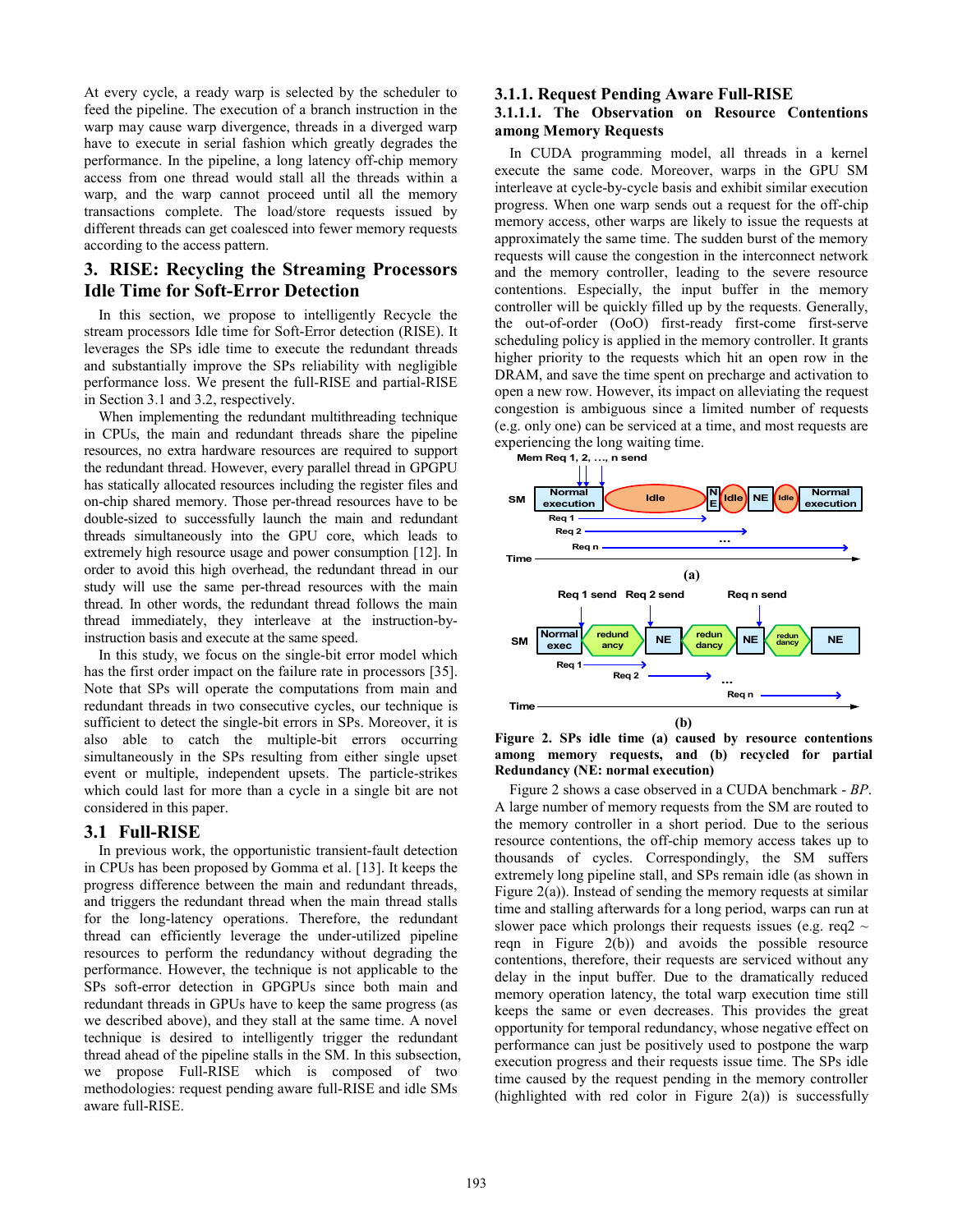recycled for the redundancy (highlighted with green color in Figure 2(b)). Note that the redundant and normal executions are interleaved at cycle level. We mark the redundancy separately from the normal execution in Figure 2(b) for the easy understanding of the impact of redundancy. By running a large number of benchmarks, we observe that the request pending contributes to 65% of the time that all SPs in the SM are free. It implies that the SPs soft-error reliability can be substantially improved with no performance penalty.

#### **3.1.1.2. The Concept of Request Pending Aware Full-RISE**

As discussed above, the partial redundancy (relative to the full redundancy) can be treated as the knob to control the warp progress. It has to be carefully tuned: the over adjustment will result in the excessive redundancy and unnecessarily delay, consequentially, degrades the performance significantly; on the other hand, the insufficient adjustment cannot effectively leverage the SPs idle time for reliability enhancement. Moreover, different warps should spend different amount of time on redundancy in order to separate their memory requests. In one sentence, the warp progress should well adapt to its memory access pattern to achieve the optimal SPs soft-error robustness. Obviously, statically determining the period of performing the partial redundancy fails to meet the goal since workloads have various memory access patterns. In this study, we propose RP-FRISE, as the abbreviation of request pending aware full-RISE, which dynamically tunes the knob (i.e. partial redundancy) per warp and recycles the SPs idle time to maximize the error coverage in SPs.

Since the major resource contentions occur in the memory controller, the request waiting time in the input buffer is a good indicator to the necessity of slowing down the warp. A long waiting time implies a serious resource contention, the warp which issues the request should have been delayed. While a short waiting time means that the request is issued appropriately, postponing the warp progress may degrade the performance. In the ideal case, a memory request gets serviced once it arrives at the memory controller: the period that allows a warp to perform the redundant execution should be equal to its request waiting time. In RP-FRISE, we use the previous request pending time to predict the delay in the following memory transaction and tune the partial redundancy in the warp.

Note that the warp progress has already been postponed somehow when finishing the previous memory access, further slowing it down as the same amount of the previous request waiting time may serious prolong the warp computation. An example is shown in Figure 3 to illustrate the challenge: warp0 and warp1 exhibit different execution progress after the first memory access, and their following memory requests have less interference. Using the previous request waiting time leads to excessive redundancy and degrades the performance. On the other hand, although warps run at different rate after the long latency memory access, the interference is still severe. Figure 4 demonstrates the case. When the second memory request is issued from warp0, it interferes with the unfinished memory access from warp1 and the waiting time increases. The extended memory access in warp0 further affects the warp1, and setting the redundancy time as the preceding request waiting time for warp1 is appropriate. Note that warp1 may not delay as long as the scheduled redundancy time even

performing the full redundancy for the computation between its two memory accesses (highlighted by the pink color in Figure 4). In that case, it will be stalled after finishing the redundancy due to the interference with warp0. Therefore, the required redundancy time still accurately predicts the necessary delay in warp1. As can be seen from Figures 3 and 4, generally, the excessive redundancy occurs when the kernel is more computation-intensive and the time spent on the normal computation alleviates the memory contentions among threads. While the short normal computation in the memory-intensive kernel cannot effectively separate the memory requests, a longer redundant execution is desired.



**Figure 4. An Example of the Appropriate Redundancy**

In our study, we sample the memory access latency periodically when running a kernel, and use it to adjust the amount of cycles that the warp executes the redundant threads. Eq.1 describes the analytical model to dynamically determine the redundancy cycles (represented by *RC*) in the warp based on its previous request pending time (represented by  $T_p$ ) and the latest sampled memory access latency (represented by  $T_{acc\ lat}$ ). *if*  $T_P \leq T_{thr\_pend}$ 

$$
RC = \begin{cases} 0, & \text{if } T_P \le T_{thr\_pend} \\ \left[\frac{T_{acc\_lat}}{T_{ref\_lat}} \times T_P\right], & \text{if } T_{acc\_lat} < T_{ref\_lat}, T_P > T_{thr\_pend} \\ T_{ref\_lat} & \text{if } T_{acc\_lat} \ge T_{ref\_lat}, T_P > T_{thr\_pend} \end{cases} \tag{Eq.1}
$$

where  $T_{thr\,pend}$  is the threshold of the request pending time. It is possible that the previous memory access is over delayed by the redundancy, the improper delay (implied in the prior request pending time) cannot further propagate to the following execution.  $T_{thr\_pend}$  plays an important role to filter it out. Only when  $T_p$  is longer than  $T_{thr\_pend}$ , the warp redundancy would be enabled, otherwise, it is disabled to maintain the performance.  $T_{ref\ lat}$  is the referred memory access latency describing the memory access time with moderate resource contentions. When  $T_{acc\ lat}$  is higher than  $T_{ref lat}$ , it implies that the kernel currently exhibits the memory-intensive characteristics and the aggressive redundancy (i.e. directly setting the redundancy cycles as the request pending time) should be applied. To the contrary, a lower  $T_{acc\ lat}$  means that the kernel involves heavier computation, the redundancy period should be scaled down according to the ratio of  $T_{acc\ lat}$  to  $T_{ref\ lat}$ .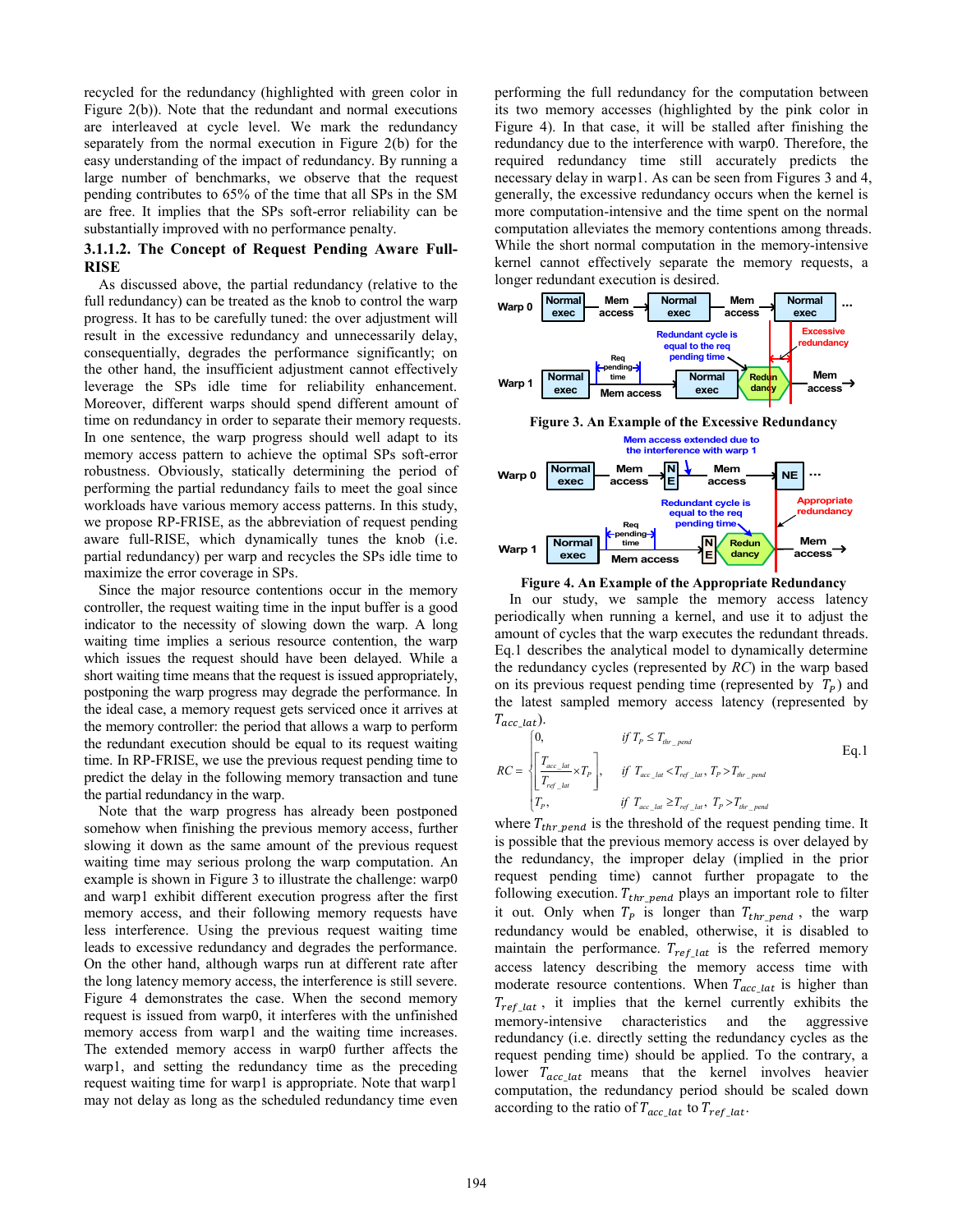Recall that threads in a warp execute the same instruction, triggering the redundancy at the warp level becomes the first choice in RP-FRISE. However, all threads in the block have to synchronize at barriers if exist, large progress difference among warps belonging to the same block will extend the faster warps' waiting time at the barrier and hurt performance. Additionally, GPGPU programmers are encouraged to make consecutive threads access consecutive memory locations, warps in a block tend to show the strong spatial locality [1, 14]. The memory requests issued by those warps are likely to be directed to the same row in the DRAM, called row locality [10]. When they are sent out simultaneously, the pending time in the input buffer of the memory controller tends to be similar under the out-of-order memory scheduling policy. On the other hand, it will even take longer time to complete the memory transactions if issued separately, because the row locality among warps is broken and the row switches more frequently. In order to maintain the performance, RP-FRISE performs the block level redundancy. Since the redundant time is computed on the basis of memory request, a single warp may have more than one option on setting the redundancy cycles, and there are numerous choices when extending to a block. In RP-FRISE, the redundancy time will be incorporated into the response packet from the memory to the SM. To a block, the first arrived packet after it finishes the previous assigned redundant execution sets the new redundancy cycles, which should be applied to all its warps.

#### **3.1.2. Idle SMs Aware Full-RISE**

While a kernel is launched into the GPU, its blocks may not be even distributed across the SMs. A number of SMs are free when approaching the end of the kernel execution, and they have to wait for other busy SMs to finish their tasks. In other words, the SPs become idle when no more blocks can be assigned to the SM. We found that this case contributes to 35% of the time that all SPs are free in the SM. Those free SPs can be leveraged for redundant execution. One straightforward method is to redundantly execute the blocks which are currently running in other SMs. It will cause the challenges for memory synchronization between the original and redundant blocks and introduce more memory transactions from the redundant blocks.

Instead of implementing the redundancy when the SM is free, we propose to do it at the beginning of the kernel execution so that the SMs execution time is aligned and the SPs idle time is effectively recycled for redundancy. This technique is named as IS-FRISE, as the abbreviation of idle SMs aware Full-RISE. Based on the information obtained during the kernel launch process (e.g. the total number of blocks, the maximum concurrent blocks a single SM supports when running the specific kernel), a simple calculation is done to roughly estimate the total number of blocks assigned to each SM through the entire kernel execution ignoring the possible memory access delay. We conservatively assume that there is only one block difference among SMs, and divide the block quantity by the number of SMs. If there is a remainder, we expect that some SMs may be free at the end of the kernel execution, and the remainder determines the quantity of SMs (which are randomly selected among all the SMs) running an additional block. Once the kernel is launched, the full redundancy is applied to one of the currently executed blocks

in SMs which are predicted to run fewer blocks, thus, the total loads including the redundancy are balanced across SMs and performance remains the same. Note that the load imbalance among SMs can be larger than one block since faster SMs will take more blocks, but predicting a large load difference is likely to cause the overestimate of the SMs idle time which leads to the aggressive redundancy and hurt the performance.

When integrating the two full-RISE techniques simultaneously, some blocks may perform the redundancy twice which is a waste of resources. Considering that IS-FRISE only takes in effect on a small set of blocks, the redundant execution scheduled by RP-FRISE on those blocks will be ignored. Although there is an overlapped effect between the two techniques, their positive interaction minimizes the potential of excessive redundancy in RP-FRISE. Recall that RP-FRISE depends on the previous request pending time to determine the redundancy cycles for the following execution, it loses the opportunities to perform redundant execution before the blocks issue their first memory requests. The memory contentions among the first memory transactions tend to be severe. Using the first request's pending time for redundancy cycles calculation would over delay the block progress, and this negative effect is likely to propagate towards the end of the kernel execution. IS-FRISE triggers the full redundancy on certain blocks at the very beginning of the kernel execution, it differentiates the block progress across SMs and mitigates the resource contentions even before the first memory requests, hence, effectively reduces the possibility of the unnecessary redundancy.

#### **3.1.3. The Implementation of Full-RISE**



**Figure 5. The Implementation of Request Pending aware Full-RISE** 

Figure 5 shows the implementation of the request pending aware full-RISE in the GPGPU architecture. In the memory controller, a timer is attached to each input buffer entry, and an arithmetic logic unit (ALU) is added to calculate the redundancy cycles (in our study, we assume that only one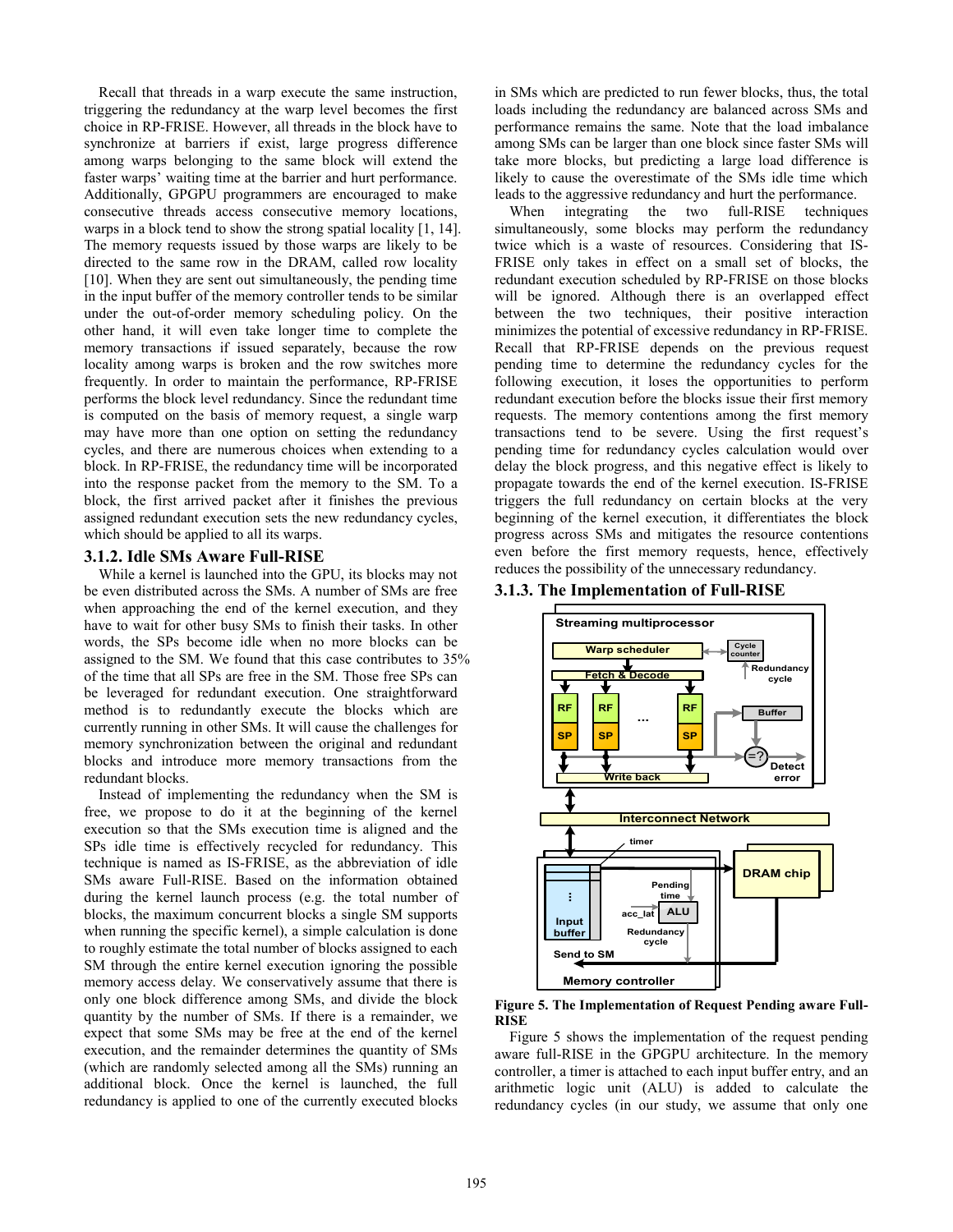request is serviced at a time, and one ALU is sufficient to perform the calculation). When a memory request is written into the input buffer, the timer is set as zero and automatically increments every cycle, it records the request pending cycles which will be sent to the ALU when the request is issued out for DRAM access. The sampled memory access latency, threshold pending time and referred access latency are used as the inputs to the ALU as well. Its output is combined with the response packet and sent back to the SM. Considering that ALU operation has to be done per memory request, and the major computation in it is the division (as shown in Eq.1.) which lasts for tens of cycles, we set the referred access latency as 2 to power of n and translate the division into logical shift. It will operate based on the product of the average access latency and the pending time. We performed the detailed sensitivity analysis on the referred access latency, and found that RP-FRISE achieves optimal trade-off between reliability and performance when setting it as 2^7=128 cycles. Note that the redundancy time computation occurs in parallel with the data access in DRAM, it does not introduce any extra delay to the critical path in the memory controller.

As Figure 5 shows, each block in the SM is allocated a cycle counter which keeps the redundancy cycles. The amount of counters per SM is determined by the maximum number of concurrent blocks an SM supports (e.g. 8 in our default configuration). When a response packet arrives at the SM, we can find out its corresponding cycle counter based on the warp it returns to. If the counter is larger than zero, it implies that the block is already under the redundancy mode, the new redundancy time (in cycles) will be ignored. Otherwise, it is multiplied by the number of warps in the block, and the result will be written into the counter, which implies the desired total amount of redundancy cycles applied to all warps in the block. In this study, instead of controlling each warp in a block to spend the same amount of time in redundancy mode, we apply a relaxed mechanism to manage the total redundancy cycles at the block level. When a ready warp is selected to feed the pipeline, the counter is accessed, a larger-than-zero value suggests a redundant execution. The warp will remain in the warp scheduler and be granted a high issue priority to ensure that the same redundant warp is executed in the following cycle. Meanwhile, the counter decreases by one. During the write back stage, the SPs outputs of the original warp are written into the destination registers and an attached buffer; while the redundant warp's outputs will skip the write operation, and directly compare with the data just written into the buffer for the error detection. A mis-match will raise the recovery signal. The warp PC will be fetched again to start additional redundant execution, three copies' comparison will correct the error and resume the warp computation.

The idle SMs aware full-RISE requires modulo operation to determine the number of SMs running fewer blocks. A simple AND logic operation can compute out the remainder. It performs simultaneously with the kernel launch process, and no extra delay is introduced to the normal kernel execution. When combining the two full-RISE mechanisms, the block with full redundancy selected by the IS-FRISE will set its counter as one and disable the value decrease function until it finishes, ensuring the full redundant execution for its warps.

As can be seen in Figure 5, the major hardware added into the memory controller includes the unit performing simple integer arithmetic and logic operations, and a number of 10-bit timers (we set the maximum request pending time as 1024 cycles), it causes around 3% area overhead to the memory controller. In the SM, the added hardware contains 8 cycle counters, thirty-two 32-bit buffers for warp outputs (the SM pipeline width is 32 in the default configuration, each SP output 32-bit value), and some combinational logics, totally resulting in 1% area overhead to the SM.

## **3.2 Partial-RISE**

### **3.2.1. The Concept of Partial-RISE**

When the warp diverges at the branch instruction, several SPs in the SM are idle. In the workload encountering frequent branch divergences, SPs are partially free in majority of the time. For instance, the case occurs during 52% of the total kernel execution time in a CUDA benchmark - *HS*. Unfortunately, full-RISE fails to leverage such large portion of SPs idle time for reliability optimization due to its nature of performing the redundancy via using all SPs. In this subsection, we propose partial-RISE which intelligently combines the redundant threads into the diverged warp to utilize the partially idled SPs, thus, improves the SPs error coverage and maintains the performance.





As described in Section 3.1, GPGPU has the unique microarchitecture characteristic (e.g. warps interleave at cycle level, and all threads execute the same code), and typically, there are numerous warps in the SM warp scheduler. When a ready warp is issued into the pipeline, it is highly possible that another ready warp sharing the same PC is sitting in the scheduler. Similarly, the diverged ready warp can usually find another ready warp (not necessarily diverges), and both are going to perform the same operation in SPs. A number of threads from a warp with the same PC can join the execution of the diverged warp. Therefore, the warp is partially protected as the idle SPs in the diverged warp are effectively utilized to execute the redundant threads for it. Moreover, the warp will be issued in the following cycle so that both main and redundant threads output can be compared immediately for the error detection. We name this technique as partial-RISE. Figure 6 demonstrates an example of it. In Figure 6(a), at cycle *m*, the warp *i* and *j* have the same PC, and the active mask shows that warp *i* diverges. When it is issued into the pipeline, threads from warp *j* will take the free slots in warp *i* based on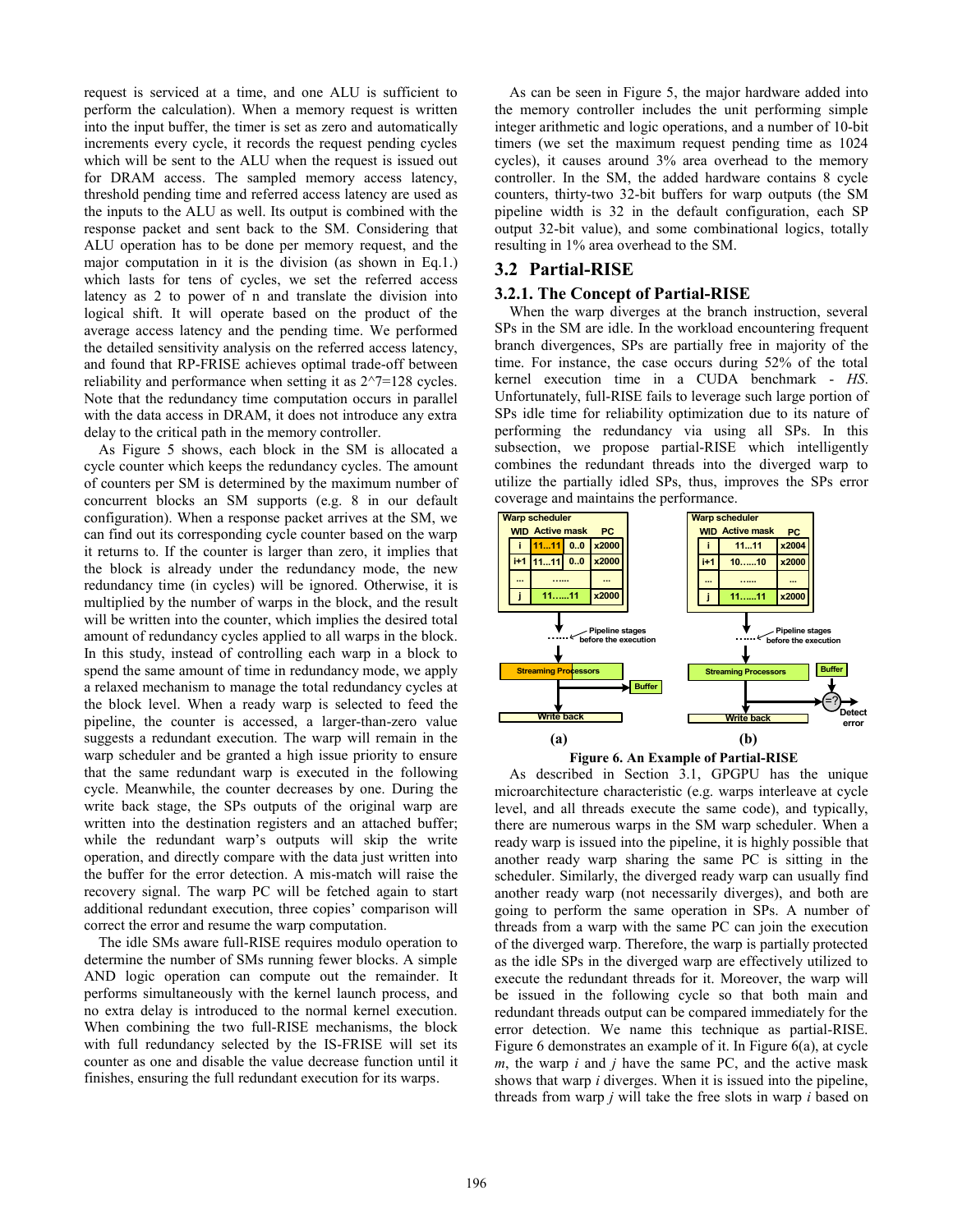its active mask. When the outputs of warp *j* are available, they will be sent to the buffer instead of writing to the registers. During the cycle  $m+1$ (shown in Figure 6(b)), warp *j* is issued, it outputs are compared with the data saved in the buffer in previous cycle.

Finding the warp with the same PC is critical to partial-RISE. We investigate various benchmarks, and Figure 7 plots the ratio of the number of cycles that at least one ready warp has the identical PC with the currently issued diverged warp to the total warp divergence cycles (shown as the red bars). The round-robin policy is applied for the warp scheduling. The benchmarks with quite few branch divergences are not shown in the figure since the partial-RISE is rarely triggered in that case. As it demonstrates, in more than half of the time, the diverged warp has the opportunity to combine with another warp by searching across the warp scheduler. However, the two warps are likely to use the SP and registers belonging to the same lane and encounter the lane conflict. It becomes the major obstacle to partial-RISE. As shown in Figure 6(a), although warp  $i+1$  has the identical PC with warp  $i$ , partial-RISE cannot be used as both them have the same active mask. Figure 7 also shows the possibility that a diverged warp can be combined with another warp without lane conflict (shown in the yellow bars). As can be seen, it decreases significantly down to 16%, and even becomes zero in some benchmarks (e.g. *BP*, *SLA*, and *ST3D*). Since threads in a warp are independent but their operations are the same, there is no requirement to bind a thread to a certain lane. We propose to randomly shuffle the threads while sending them to the SMs, it will be performed in parallel with the kernel launch process and no extra delay to the entire kernel execution. By doing that, the possibility of lane conflicts between two warps decreases and partial-RISE can be triggered more frequently. The black bar in Figure 7 shows that re-arranging threads successfully brings the possibility of finding a ready warp with the same PC back to 48%.



**Figure 7. Possibility that a Diverged Warp Finding a Warp with Identical PC**

Recently, several mechanisms (e.g. the dynamic warp formation [15], thread block compaction [16], the large warp microarchitecture (LWM) [10]) have been proposed to improve the efficiency of branch handling. Take the LWM as an example, it implements larger warp so that the sub-warps can be formed from the active threads in a large warp, and when they are executed in the pipeline, the SPs idle time reduces under branch divergences. One possible concern is that partial-RISE has trivial benefit for reliability enhancement when LWM is applied in the GPU. This is not the case. A large warp contains much smaller number of threads (e.g. 256) compared to the entire warp scheduler. It is unable to find active threads out of the warp, and it does not provide any mechanism to avoid the lane conflicts. LWM does not always fully utilize the idled SPs during branch divergences. While

partial-RISE searches warps across the entire scheduler, and is equipped with the thread shuffling technique, it can efficiently use those idled SPs in LWM for redundant execution. We observe that partial-RISE takes in effect in 20% of the time when LWM fails to fully utilize the SPs.

In some benchmarks (e.g. *NN*, *NW*), the block contains few threads (e.g. 16) so that it has only one warp and all threads in that warp cannot fill up the SIMT pipeline width. Since several lanes keep idle through the entire kernel execution, partial-RISE will perform the intra-warp duplication which leverages those idle lanes to provide the spatial redundancy for some threads contained in the warp.

#### **3.2.2. The Implementation of Partial-RISE**

In the SM pipeline, when the warp enters to the final pipeline stage (i.e. write back stage), its PC and active mask are updated, and its status turns to be ready for issue in the following cycle. To implement the partial-RISE technique, a comparator is attached to each warp entry in the warp scheduler. While updating the warp status, its PC (active mask) will be compared with other ready warp PCs (active masks) in the scheduler to seek a warp for joined execution. The comparison is executed along with the write back stage, and no impact to the critical path delay. If succeeds, the scheduler will be notified to issue the diverged warp and threads from its matched warp simultaneously in the next cycle, followed by the normal issue of the matched warp. Partial-RISE will re-use the hardware (e.g. buffer, comparator) in Full-RISE to perform the error detection. In total, partial-RISE leads to additional 1% area overhead to the SM equipped with full-RISE.

### **3.3 RISE: Putting It All Together**

Since Full-RISE and Partial-RISE target to recycle the SPs idle time caused by two different cases for reliability improvement, they can be integrated into RISE. While implementing RISE, the warp under the redundancy mode due to the full-RISE will not be considered in partial-RISE. Although full-RISE differentiates the block execution progress, it does not degrade the efficiency of partial-RISE in finding appropriate warp for redundancy. We find that the partial-RISE trigger time even increases by 2% when combined with full-RISE. It is because that the row locality leads to the similar redundancy cycles, and consequently, similar progress among blocks in the same SM under full-RISE, and the block progress difference generally happens at the SM level.

### **4. Experimental Setup**

We use architecture vulnerability factor (AVF) [17] to evaluate the error coverage of our proposed RISE. A hardware structure's AVF refers to the probability that a transient fault in that hardware structure will result in incorrect program results. Therefore, the AVF, which can be used as a metric to estimate how vulnerable the hardware is to soft errors during program execution, is determined by the processor state bits required for architecturally correct execution (ACE). The structure's AVF in a given cycle is the percentage of ACE bits that the structure holds, and its overall AVF during program execution is the average AVF at any point in time. We apply the methodology proposed by Mukherjee et al. [17] to identify the ACE bits and their residency time in the structure and compute the AVF of GPGPU microarchitecture structures. We build our vulnerability estimation framework based on the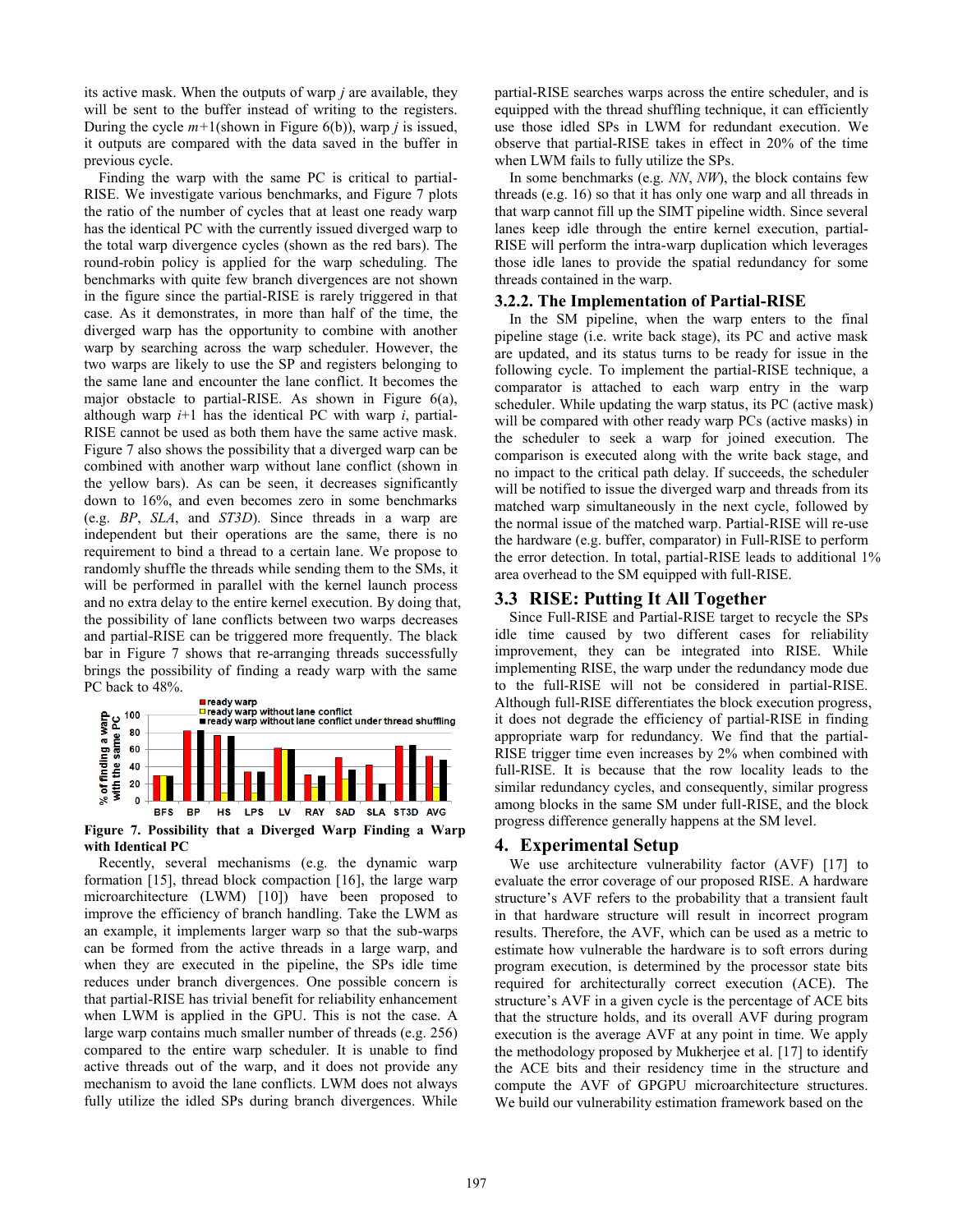

**(b) Normalized AVF of Streaming Processors**

**Figure 8. The normalized (a) Execution Time and (b) SPs' AVF under IS-FRISE, RP-FRISE, Full-RISE, Partial-RISE, RISE, and Full Redundancy techniques**

cycle-accurate, open-source, and publicly available simulator GPGPU-Sim [18], and obtain the GPGPU reliability and performance statistics. Our baseline GPGPU configuration is set as follows: there are 28 SMs in the GPU, SM pipeline width is 32, warp size is 32, each SM supports 1024 threads and 8 blocks at most, each SM contains 16K 32-bit registers, 16KB shared memory, 8KB constant cache, and 64KB texture cache, the warp scheduler applies the round robin scheduling policy, the immediate post-dominator reconvergence [19] is used to handle the branch divergences; the GPU includes 8 DRAM controllers, each controller has a 32-entry input buffer, and applies out-of-order first-ready first-come first-serve scheduling policy; the interconnect topologies is Mesh, and the dimension order routing algorithm is used in the interconnect. We collect a large set of available GPGPU workloads from Nvidia CUDA SDK [20], Rodinia Benchmark [21], Parboil Benchmark [4] and some third party applications. The workloads show significant diversity according to their kernel characteristics, divergence characteristics, memory access patterns, and so on.

### **5. Evaluation**

### **5.1 Effectiveness of RISE**

To better analyze the technique effectiveness, we classify the benchmarks into four categories based on their workload characteristics. The first category includes memory-intensive benchmarks such as *64H, BFS, BP, HY, LIB, LV, MT, NE, NN, NW, PR,* and *SLA*. The second category contains benchmarks which cause load imbalance across SMs in our baseline GPGPU configuration, they are *BN, CP, FWT, HY, KM, LV, MRIF, NW, PR, SLA, SP, SRAD,* and *ST3D*. The third category includes benchmarks usually utilizing partial SPs (caused by the frequent branch divergences or the partially full warps) such as *BFS, BP, HS, LPS, LV, NN, NE, NW, SAD, SLA,* and *ST3D*. The last category includes the computation-intensive benchmarks such as *BS, CS, MM,* and *RAY*. Note that the

categories described above are not exclusive (i.e. one benchmark can be classified into different categories).

Figure 8 shows the (a) execution time and (b) the AVF of streaming processors when running various benchmarks under the impact of IS-FRISE, RP-FRISE, Full-RISE, Partial-RISE, and RISE, respectively. The execution time of full redundancy is demonstrated in Figure 8(a) as well for comparison. As can be seen, on average, it results in 58% performance degradation. Since the full redundancy achieves 100% error coverage (i.e. AVF is zero), its results are not shown in Figure 8(b). We present the averaged results across SMs, and the results are normalized to the baseline case without any optimization. As Figure 8 shows, RP-FRISE exhibits strong capability in improving the SPs soft-error vulnerability with little performance loss when executing the memory-intensive benchmarks (classified as the first category). Take the *MT* as an example, the SPs' AVF decreases by 90% with only 4% performance penalty. It implies that the redundancy cycles are properly set by RP-FRISE and the SPs idle time in the baseline cases is effectively recycled for redundant execution. One may notice that the AVF reduction under RP-FRISE is less obvious in *PR*, although the warps spend 17% of the execution time in waiting for the memory transactions. It is because their memory requests have already well separated during the execution, the memory access latency is generally short, and the pipeline only stalls couple of cycles for the memory transaction. Postponing the warp progress would easily hurt the performance substantially, therefore, RP-FRISE is seldom triggered. While improving the SPs' AVF, RP-FRISE degrades performance in some benchmarks such as *FWT, LIB,* and *SLA*. Because RP-FRISE uses the last request pending time to predict the next request waiting time and determine the redundancy cycles correspondingly, its prediction accuracy is affected when the next memory access pattern differs greatly from the last one. As a result, the excessive redundancy is applied which hurts the performance. On average across the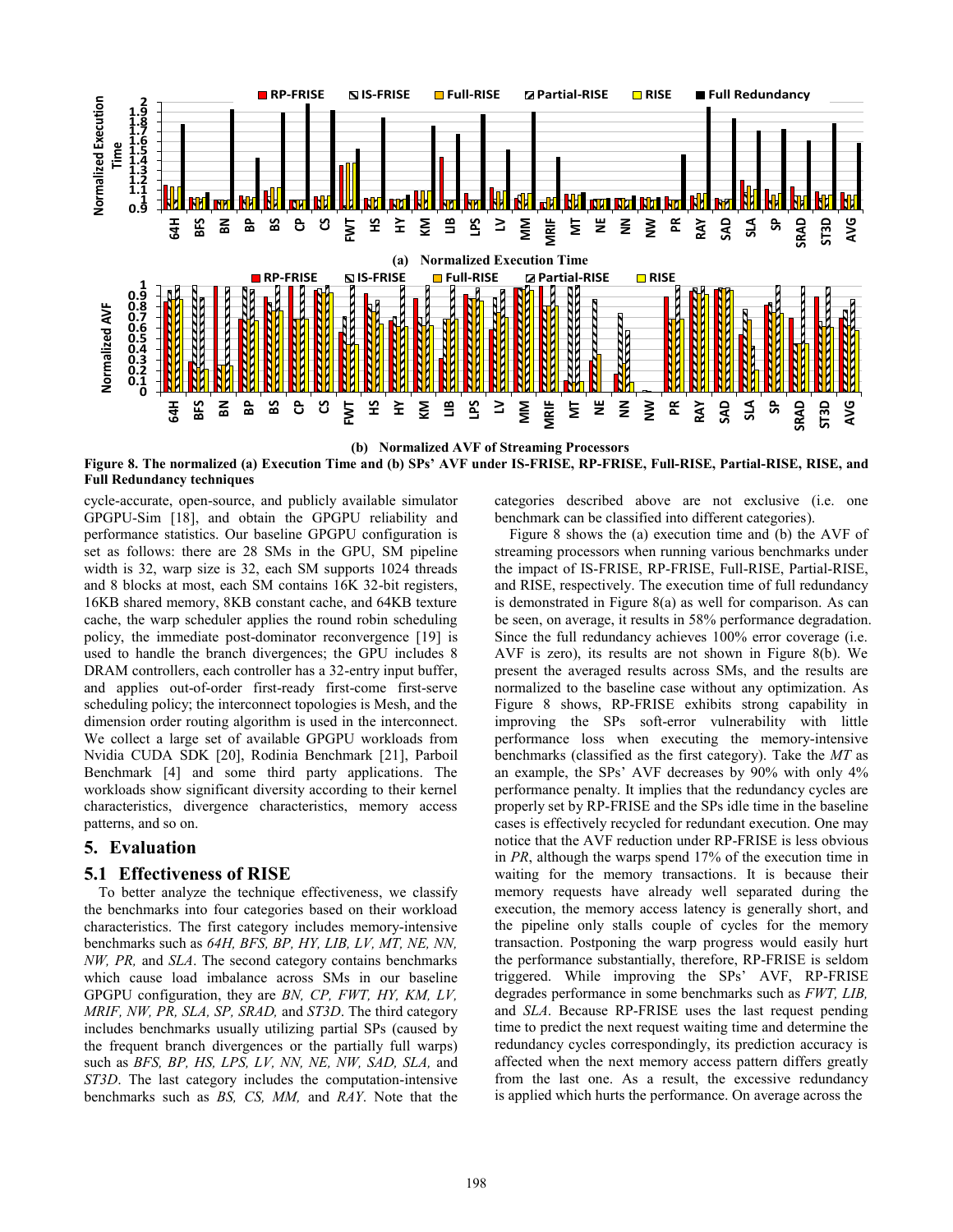

**(b) Normalized AVF of Streaming Processors Figure 9. The normalized (a) Execution Time and (b) SPs' AVF under Various Scheduling Policies and Performance Optimizations**

benchmarks in the first category, RP-FRISE enhances the SPs soft-error robustness by 57% with 8% performance loss.

The impact of IS-FRISE on improving the SPs' error coverage is impressive in benchmarks belonging to the second category. For example, the SPs free time caused by the imbalanced block distribution is completely recycled for redundancy in *BN* and the AVF decreases 75% with 0.1% performance loss. Recall that IS-FRISE conservatively assumes one block difference among SMs to maintain the kernel execution time, while the difference is larger in some benchmarks (e.g. *LV*). In the GPU, a block is assigned once there is an empty slot in certain SM. It is possible that an SM commits multiple blocks at similar time and the remaining unexecuted blocks are all allocated to it. Although other SMs finish the block execution in the very near future, they have to remain idle till the kernel completes. In that case, IS-FRISE does not fully leverage the idle SPs to perform redundancy. Monitoring and predicting the block progress in each SM and dynamically controlling the number of redundant blocks may lead to better reliability improvement, but it induces complicated hardware design which should be avoided. On average across benchmarks in the second category, IS-FRISE reduces SPs' AVF 37% with no performance loss. Note that the load imbalance of a benchmark is related to the GPU configuration (e.g. number of SMs), it may not be an issue when configuring the machine differently, but meanwhile, another set of benchmarks may encounter this problem. Therefore, IS-FRISE is applicable to various GPU architecture designs. As the combination of RP-FRISE and IS-FRISE, Full-RISE keeps their positive effects on optimizing the soft-error robustness substantially, and more important, their interaction effectively mitigates the performance penalty caused by the RP-FRISE. As Figure 8 shows, Full-RISE improves SPs AVF 39% with 4% performance loss on average across all investigated benchmarks.

The major benefit of Partial-RISE is observed in benchmarks classified into the third category. As shown in Figure 8, on average across benchmarks in the third category, it reduces SPs

AVF by 32% without any performance penalty. Finally, when putting all together, RISE integrates the benefit of all the proposed techniques by achieving 43% SPs soft-error reliability enhancement and minimizes (only 4%) the performance loss. In the computation-intensive benchmarks, the effect of RISE is less impressive due to the limited SPs idle time. Note that, RISE optimizes the SPs vulnerability via redundancy, the SPs AVF does not migrate to any other microarchitecture structures.

### **5.2 Sensitivity Analysis**

Various techniques have been proposed on warp scheduling and warp formation to improve the GPGPU throughput, such as Fair which issues the instruction for the warp with minimum number of instructions executed [22], First-Ready First-Served (FRFS), large warp microarchitecture (LWM), and two-level round-robin warp scheduling that effectively hides long memory access latency and improves the SPs utilization [10]. Figure 9 shows (a) the execution time and (b) SPs' AVF under RISE when those optimization schemes are enabled. Results are normalized to the baseline case with the corresponding optimizations, respectively. The results obtained when using the default scheduling policy (i.e. Round Robin) is also shown in the figure for comparisons. As it shows, the effectiveness of RISE is not affected when running with different schemes: on average, the SPs AVF reduction keeps around 42% with 6% performance loss. Take the scheme of LWM+two\_level as an example, it reduces the SPs idle time to some degree to shrink the kernel execution time, one would expect that it largely diminishes the opportunities to trigger RISE. However, this only occurs in a limited number of benchmarks (i.e. *BFS, HS, MT*) which shrinks the reliability optimization by around 12%. As we described in Section 3.2.1., LWM only finds active threads in the warp scope and cannot avoid the lane conflicts, it leaves sufficient room for Partial-RISE in RISE to further use the partially idled SPs for redundant execution. Moreover, the two-level round robin scheduling cannot totally avoid the memory contentions and the load imbalance across SMs, therefore, the Full-RISE in RISE can be frequently triggered to recycle the SPs free time for reliability enhancement.